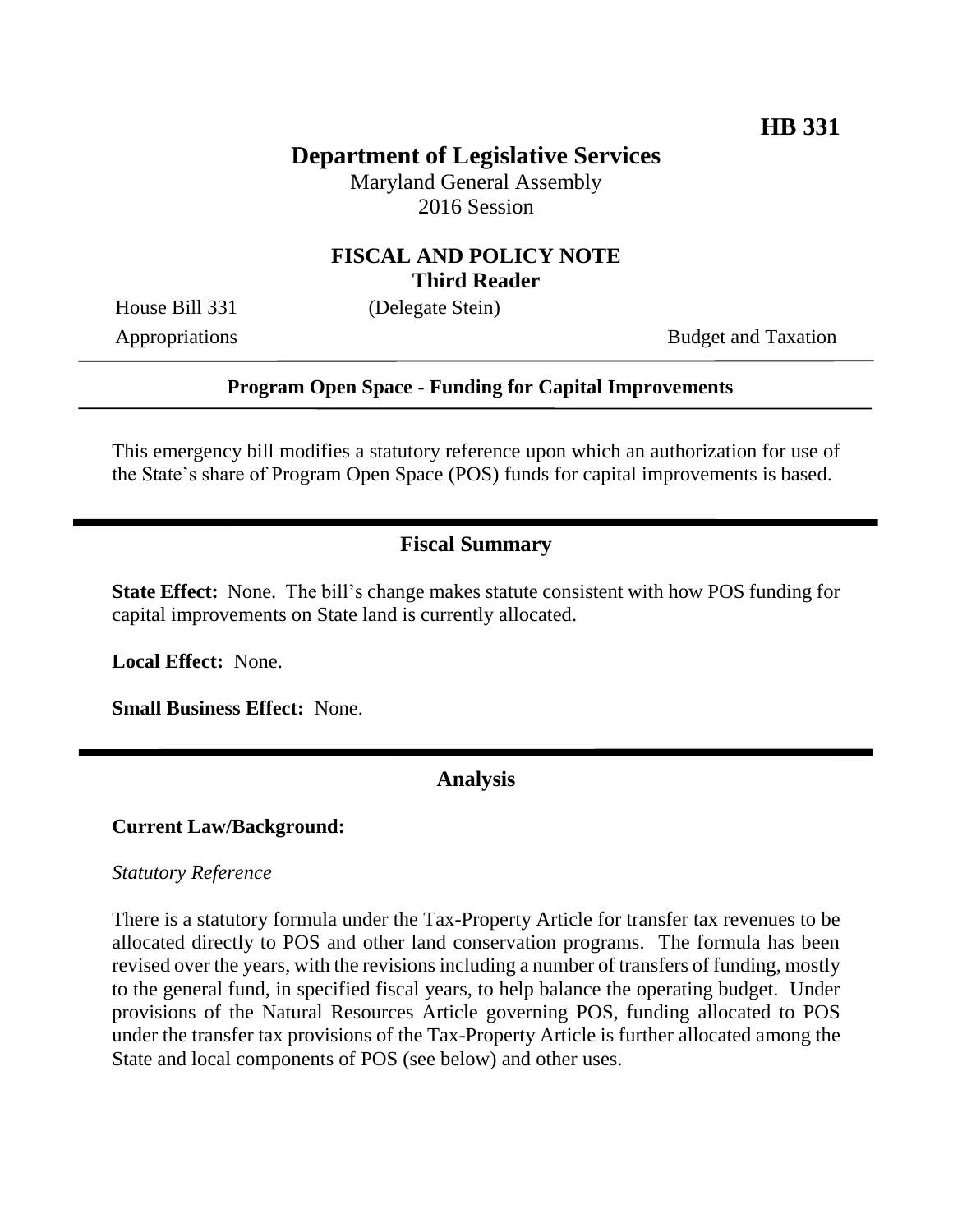Under those POS provisions, there is an authorization to use, for capital improvements on State land, up to 25% of the State's share of funds that would be available under the program if 100% of funding was available for distribution as provided in a specified paragraph of the transfer tax provisions of the Tax-Property Article. The paragraph referenced is an allocation to the Rural Legacy Program, another land conservation program that also receives transfer tax funding. The bill modifies the reference so that it refers to the entire subsection (that addresses the allocations to POS, the Rural Legacy Program, and other programs) rather than just the provision that addresses the Rural Legacy Program.

The reference to the Rural Legacy Program allocation has existed in statute since the enactment of Chapter 440 of 2002 (Budget Reconciliation and Financing Act of 2002), which modified and restructured the transfer tax provisions under the Tax-Property Article but did not also modify the reference under the POS provisions of the Natural Resources Article. That resulted in the authorization under the POS provisions of the Natural Resources Article for the use of funds for capital improvements on State land referring to the Rural Legacy Program allocation rather than the broader subsection, which it had referenced previously. This bill's change makes statute consistent with how the General Assembly and the Governor have been allocating POS funds for capital improvements on State land to date, despite the inadvertent change in the statutory reference resulting from Chapter 440 of 2002.

## *Program Open Space*

## *In General*

POS acquires and improves outdoor recreation and open space areas for public use. The program also preserves unique natural areas that are home to rare and endangered species. The State's goal is to conserve these lands before unaffordable land prices or development makes the task impossible. The Department of Natural Resources (DNR) indicates that most Maryland residents live within 15 minutes of an open space or recreational area funded by POS, ranging from parks, forests, and wildlife management areas to playgrounds, tennis courts, historic sites, Chesapeake Bay water access, and other community park amenities. DNR administers the program and allocates funding for State and local projects.

## *State and Local Components*

POS consists of a State and a local component. The State component includes land acquisition funding, a direct grant of at least \$1.5 million to Baltimore City for park projects (which is in addition to funding the city receives under the local component of POS) and capital development funding. Capital development under the POS State component